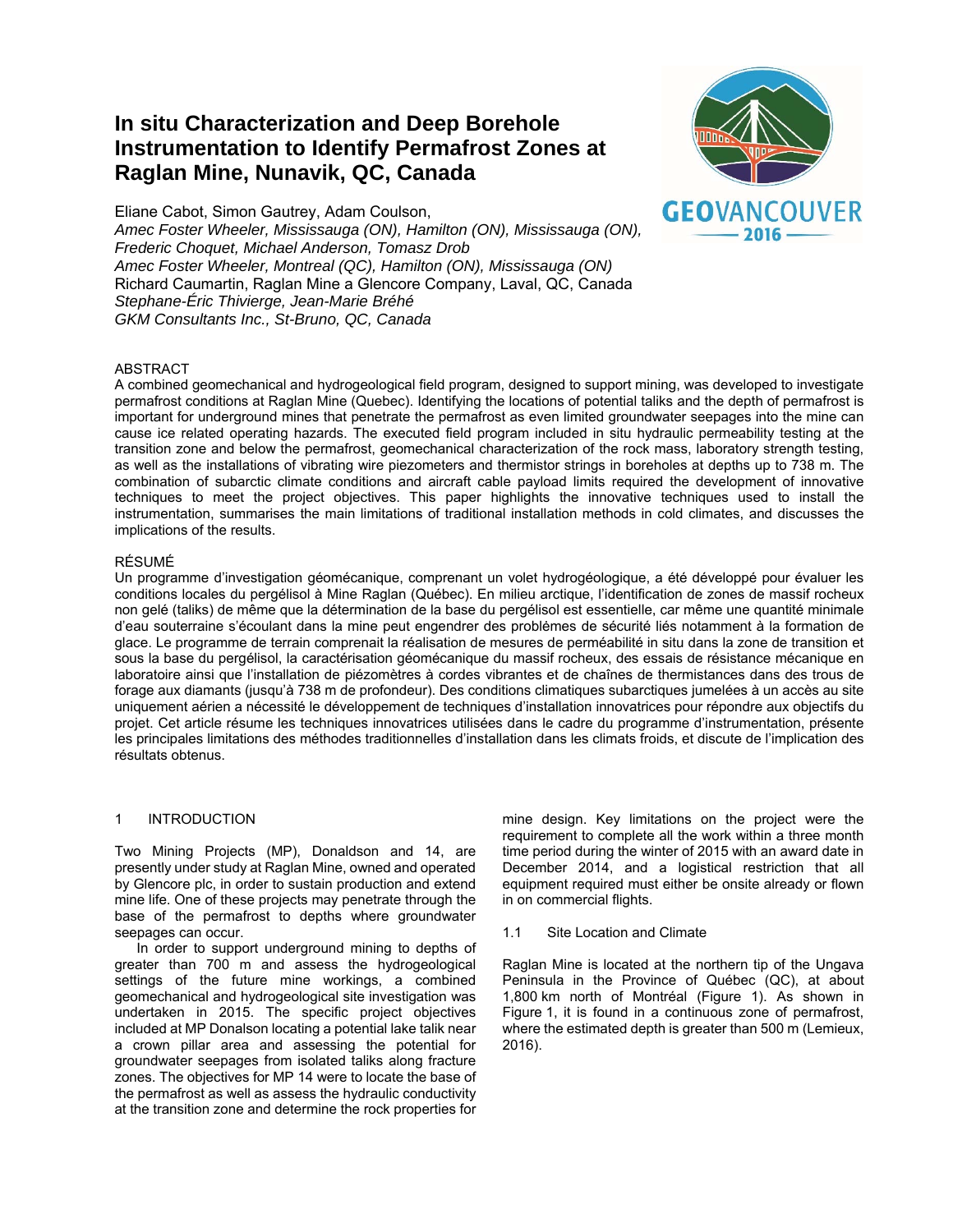

Figure 1. Project Site Location and Permafrost Zones in northern Québec, Canada (after Lemieux et al. 2016)

Subarctic climate conditions that exist at the site are characterized by an average annual air temperature of - 10°C. Local water bodies include the Puvirnituq River and some small lakes that, according to previous drilling records, did not freeze to bottom during winter.

## 1.2 Geological Setting

At Raglan Mine, metamorphosed sedimentary and igneous rocks form the local geology (Figure 2). The immediate footwall rocks are usually characterized by various Gabbros, while the hangingwall rocks are essentially composed of Ultramafics, Komatiitic Basalt and Metasediments.

The deposit occurs in a sulphide rich mineralization which is normally found in Ultramafic rocks such as Peridotite, Olivine Pyroxenite, and Pyroxenite (shown in red in Figure 2). For the zones specifically under study, the ore body is found at depth greater than 200 m below ground surface, and in some locations, remains open to 700 m.

At MP Donaldson, the deposit is either encountered as thin mineralized lenses, with strike lengths varying from 50 to 200 m, or massive bulk zones. On the other hand, much bigger lenses are observed at MP 14, showing strike lengths reaching up to 450 m.

In both locations, lenses strike essentially east-west and dip north in average at about 40 to 60°.

## Legend Depth of the 0°C isotherm Permafrost zones  $< 10 m$ Continuous  $10 - 50 m$  $\Omega$ Discontinuous but widespread  $\bullet$  $50 - 100 m$ Discontinuous but scattered  $\Omega$  $100 - 500$  m Sporadic  $\geq 500$  m 10 J Interpolated depth of the 0°C isotherm (m) Nunavik **Postglacial marine limits** D'Iberville Sea **Tyrell Sea** Study area Quel ≿anada **Surface**



Figure 2. North-South Geological Cross section, looking West, typical of existing Raglan Mine workings (Glencore, 2012)

#### 1.3 Scope of Work

The 2015 geomechanical and hydrogeological field investigations consisted of the following tasks:

- Geomechanical logging of 13 non-oriented NQ sized holes, where 5 holes were located at MP 14 (366 m) and 8 at MP Donaldson (798 m);
- Selection of rock core samples for laboratory strength testing of 270 specimens;
- Rock mass characterization assessment through geomechanical logging, laboratory testing and additional acoustic televiewer surveys (1,781 m);
- Supervision of drilling operation during packer testing using a water inflation system;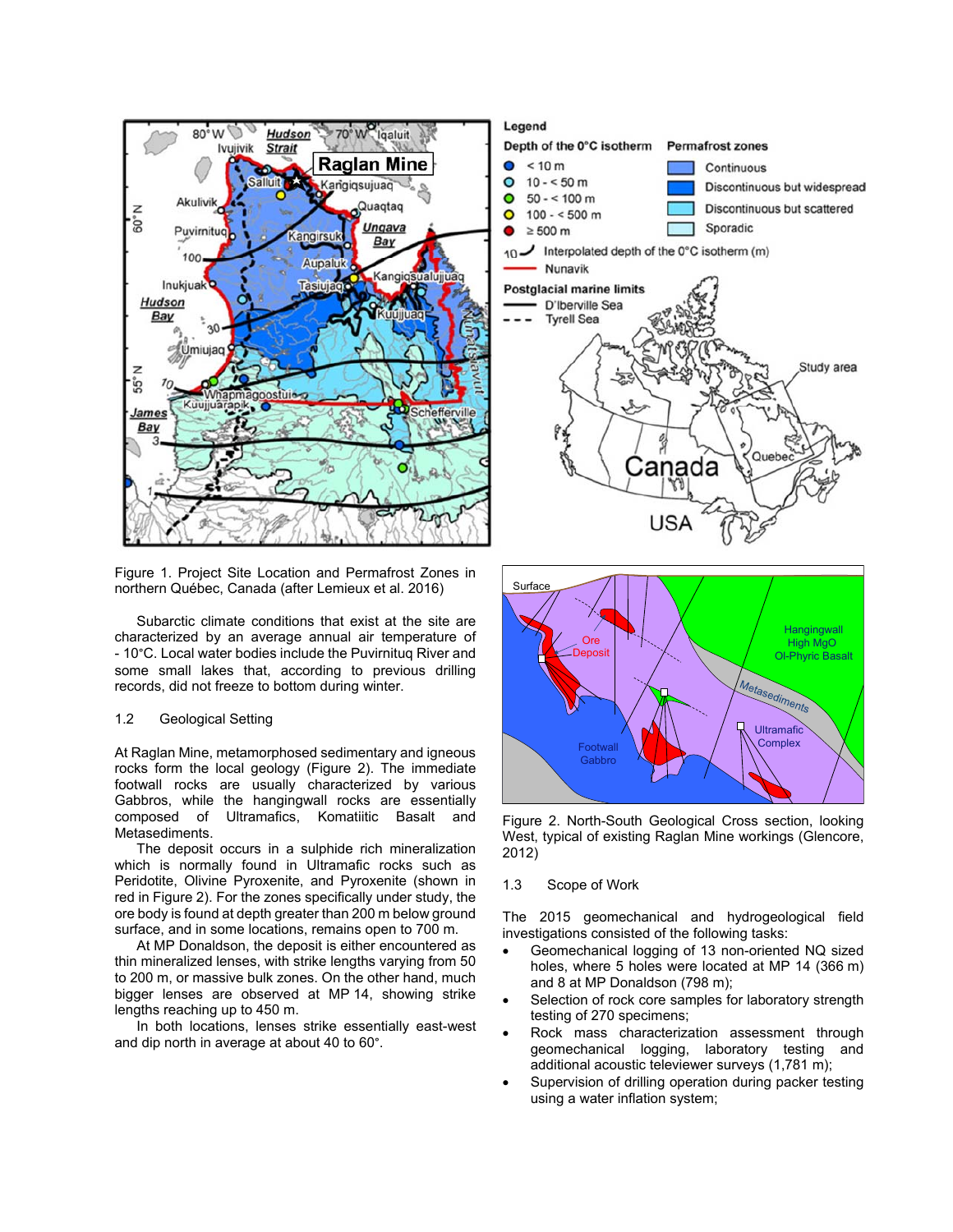- Determination of hydraulic conductivities at specific locations (fault, transition and below permafrost zones); and
- Installation of borehole instruments (thermistors and vibrating wire piezometers) to develop thermal profiles for use in assessing permafrost conditions at depths ranging from 10 m to 738 m below the ground surface.

The location of all borehole collars of interest at MP 14 and Donaldson, which have been either logged, tested or instrumented by Amec Foster Wheeler or others (718- 1797, Fortier, 2006) and reviewed for comparison purposes are shown in Figure 3. The Puvirnituq River flows from south to north at the MP Donaldson site.

2.1 Geomechanical and Structural Data

The geotechnical data collection consisted of the assessment of the following parameters, along with the usual borehole coordinates, orientation and rock type:

- Core recovery and Rock Quality Data (RQD) (Deere, 1989);
- Fracture count and fracture frequency per metre:
- Rock strength and weathering (ISRM, 1978);
- Discontinuity depth, type (joint, contact, fault, shear or mechanical break) and orientation; and
- Joint roughness (Jr), and Joint alteration (Ja), (Barton et. al., 1974, modified AMEC, 2009).



Figure 3. Borehole collar locations, Raglan Mine, QC (Topographic data, Quebec government, 2010)

## 2 FIELD PROGRAM

To fulfill the objectives of both investigation programs, geomechanical core logging, deep borehole packer testing and borehole instrumentation were performed. Diamond drilling (Figure 4) was performed by Major Nuvumiut JV.



Figure 4. Exploration Diamond Drill Rig, Raglan Mine, QC

Geotechnical core logging was carried out at site for each 3 m re core run through the zone of interest, while discontinuity parameters were determined for individual features. As the core logged was non-oriented, feature orientation data was collected by acoustic televiewer surveys (Semm Logging, 2015) in the same holes to assess the main joint sets per rock type for both Mining Projects.

Laboratory tests were also performed to assess intact rock strength (Amec Foster Wheeler, 2015). A total of 130 specimens were tested for uniaxial compressive strength (UCS), 107 for Brazilian or splitting tensile strength (BT), and 33 for triaxial strength at three different confinement pressures (5, 10, 15 MPa) to obtain intact failure envelopes of the various units. Hoek and Brown (1980 and 2002) and Mohr-Coulomb failure criteria were computed and compared. In addition, 67 of the 130 UCS samples were instrumented to assess elastic constants such as the Young's modulus  $(E)$  and Poisson's ratio  $(U)$ . Finally, densities were calculated on all samples prior to testing. Previous laboratory testing, by Laval University (Grenon, 2014), at MP Donaldson and MP 14, has also been reviewed and incorporated in the current assessment.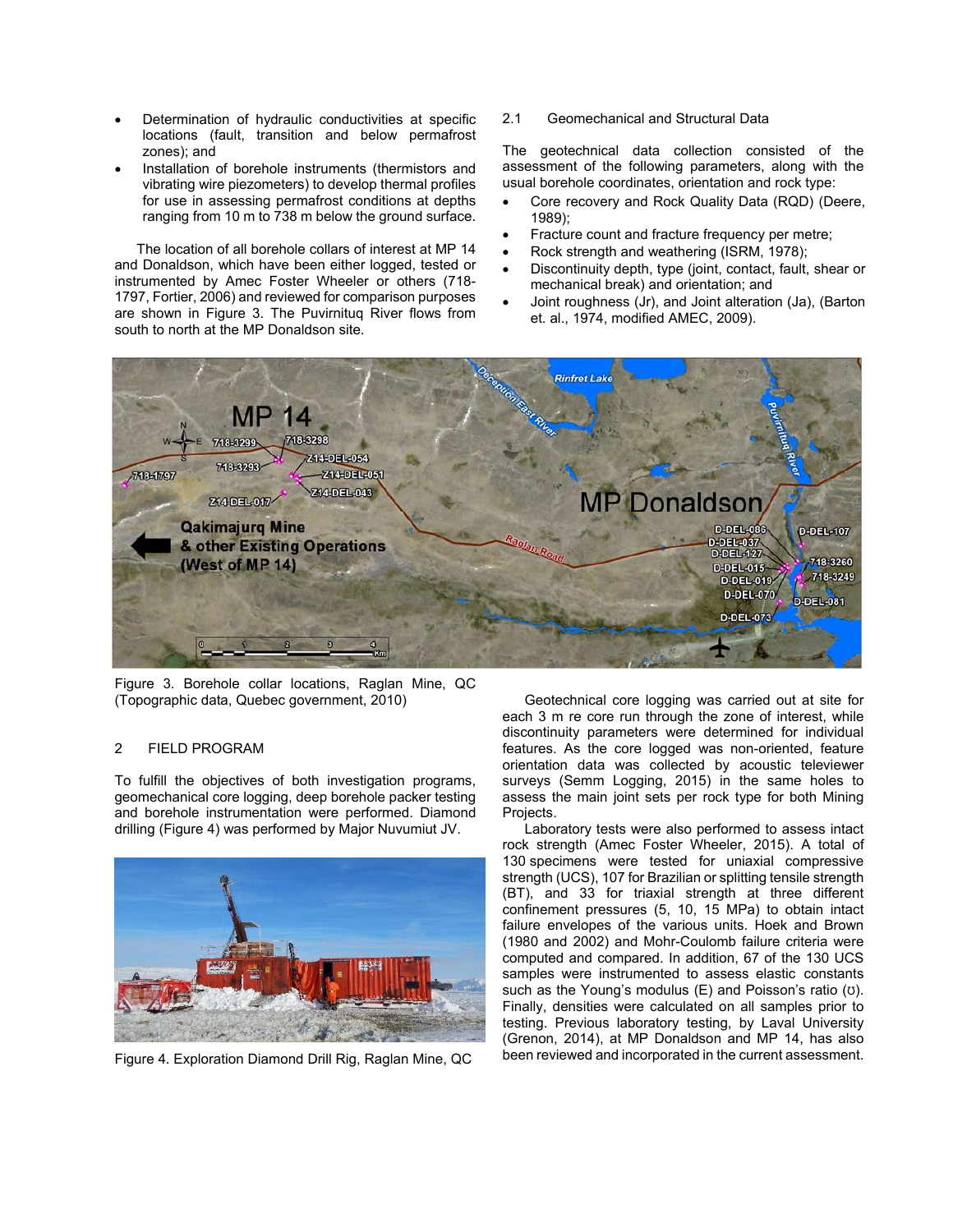#### 2.2 Packer Testing

Packer testing was carried out in three boreholes (718- 3298, 718-3293 and D-DEL-127) using NQ sized SWiPS (Standard Wireline Packer System) packer equipment from Inflatable Packers International (IPI) in a single packer configuration. In the SWiPS system the packers are hydraulically inflated through the drill string, eliminating the need for high-pressure gas bottles and inflation lines. The system also provides the capability of carrying a pressure transducer down to the target zone in order to record pressure variations from the test interval down to depths of 1,000 m. The methodology used is briefly described below and illustrated in Figure 5.

Following the collection of pressure and flow data from the constant head test, the pressure is released to stop the flow. The wireline is lowered and connected to the packer, which is pulled up to break shear pins thus causing the packer to deflate.

Because the rock mass was tight, pressure levels used in the packer tests performed at site were determined based on the target depths and the amount of flow observed at various pressures. Where leakage was observed on surface, the amount of flow was measured and subsequently used to correct the hydraulic conductivity for the test interval.

The packer test results were analyzed using the pressures recorded in the downhole transducer as the



## **DH718-3298 (628-753m)**

Figure 5. Typical Steps in a Deep Packer Test (SWiPS) at Site

Once the drill rods are positioned at the target depth, the packer system is assembled and inserted into the drill string. The rods are then filled with brine, and the water level at the top of the rods is monitored to determine any significant leakage. The packer is then hydraulically inflated until the pressure causes shear pins to fail, and open a valve to the lower section. When a proper seal is obtained, water (in this case brine) is allowed to flow through the system while the pressure and flow is monitored for a period of 10 to 20 minutes (shut in test), varying the pressure and flow to confirm the proper functioning of all system components.

The constant head test is then carried out by measuring the amount of flow, using a flow skid (housing pressure gauges and a flow meter), while maintaining a constant pressure at three increasing and two decreasing pressure levels for a total of 5 steps each of 10 minutes duration. At each step an initial volume, intermediate volumes taken at one minute intervals and a final volume after 10 minutes, are read from the flow meter and recorded.

injection pressure was applied. A correction factor for fluid viscosity using brine concentrations measured in samples of the brine taken from the drilling site was then applied. The estimated brine density was 1.22.

#### 2.3 Borehole Instrumentation

Borehole instrumentation included both vibrating wire and thermistor string installations.

## 2.3.1 Traditional Installation Methods

In less remote areas, downhole instruments are typically installed using methods developed for standpipe piezometers (Dunnicliff, 1988, 1993), where instruments are surrounded by a poured-in sand pocket with a bentonite seal above, or are fully grouted in place with a cementbentonite grout (Mikkelson and Green, 2003). However, this approach is not suited to deep installations in remote sites because the costs and time required to bring supplies and equipment to the site are cost prohibitive and logistically impractical in a short time frame at fly-in only locations. Grouting of instruments at depths below 500 m in a brine environment requires specialized cement mixes,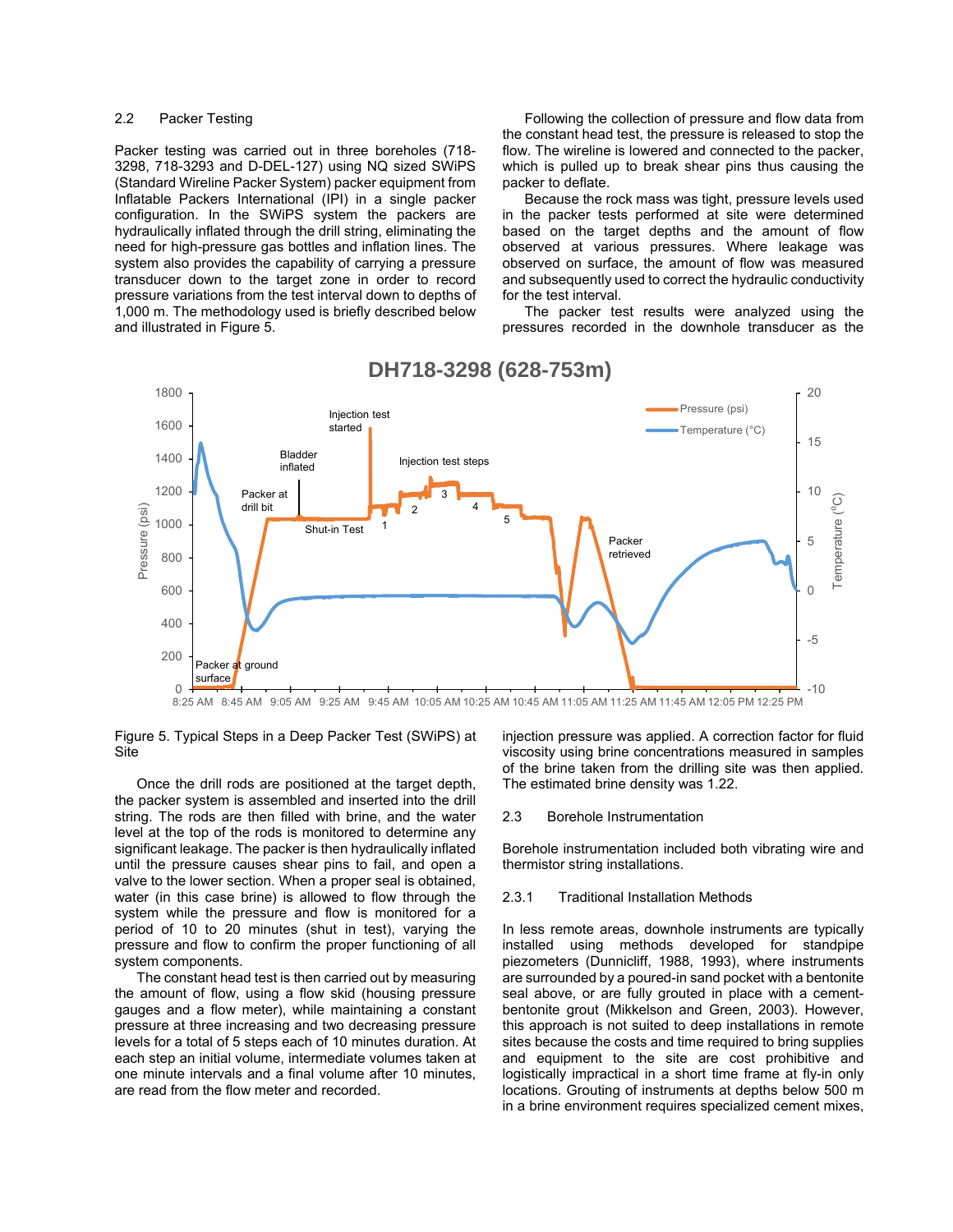and would have required special pumping equipment not readily available at site.

In some northern areas, such as Plateau Katinniq (Nunavik, Québec), where Raglan Mine site is established, thermistor strings have been installed, in steel pipes (1″ diameter) filled with silicon oil at depths up to 430 m (Fortier, 2006). In this method the pipe is first installed across the length of the borehole and filled with silicon oil. A thermistor string is then lowered down the pipe in stages, being allowed to reach equilibrium and measured at each stage until a thermal profile of the hole is collected. Again, in order to remain cost efficient when performing several installations at depth in a relatively short time period, this method could not be used. Furthermore, considering the amount of steel casing and oil that would need to be airlifted to the site, this approach was impractical. Also, the pipe diameter is a limiting factor when several strings are required to be installed permanently in the same borehole. Finally, this installation method would not be appropriate for vibrating wire piezometers, as the instrument is physically isolated from the borehole walls, and consequently not in contact with surrounding ground waters.

Another method of thermistor installation is the installation of thermistor strings in existing open boreholes, which are then allowed to freeze. This approach has been performed in open boreholes up to a depth of 450 m at several mine sites in the Cape Smith – Wakeham Bay Belt, in Northern Québec (Taylor and Judge, 1979). In these cases, thermistor cables containing up to 20 thermistors, were lowered into exploratory diamond-drill holes upon completion and allowed to freeze in place. This approach has the advantages of being relatively inexpensive and having few logistical demands. The method is limited by the strength of the thermistor cables themselves to hold the weight of cable needed for deeper installations, and where multiple sensors are required, by the pressure rating of the instrument string as a whole.

The pressure rating of the thermistors is a critical consideration when working with very deep, fluid filled holes, and in particular denser brine filled holes. While not specified in the paper of Taylor and Judge (1979) nor in Fortier (2006), the fact that both studies were limited to depths of approximately 430 to 450 m suggests that this was maximum depth that could be reached within the survivable pressure range of the equipment. Most commercially available thermistor strings are rated to 3.5 MPa, which is equivalent to 350 m or less of submergence, although conservatism in the design usually allows for deeper installations.

#### 2.3.2 Innovative Techniques

The approach taken at Raglan Mine for this project was a modification of the method described by Taylor and Judge (1979). For Raglan Mine this method required modification to: 1) allow for installation to depths of greater than 700 m in angled holes and 2) allow for the installation of multiple thermistor strings and vibrating wire piezometers so that equipment with higher pressure ratings could be installed. The modifications applied included the attachment of the instruments to a central stainless steel aircraft cable which

was kept taut by a torpedo weight (Figure 6) with an approximate weight of 7 kg. The use of a torpedo weight cable system was considered necessary to: a) maintain the cable in a taut condition to allow for an accurate understanding of the depth of installations, b) allow for installation in the angled boreholes available for this project without instruments becoming caught on the side of the borehole and c) share the load of the instrument weight.

Figure 6. Deep borehole Schematic Installation in an open hole filled with brine



The aircraft cable was selected to be capable of taking the majority strain that would otherwise be applied to the instruments themselves by their own weight allowing for deeper installations (some thermistors strings have a 50 kg weight restriction). By taking the strain created by the weight of the instruments themselves, the cable was also able to support multiple instruments in the same borehole. This is critical where individual instruments were required to be installed at depth due to the pressure limitations of most thermistor strings. As a result of the use of the aircraft cable, a combination of thermistor strings, thermistor probes, and vibrating wire piezometers could be installed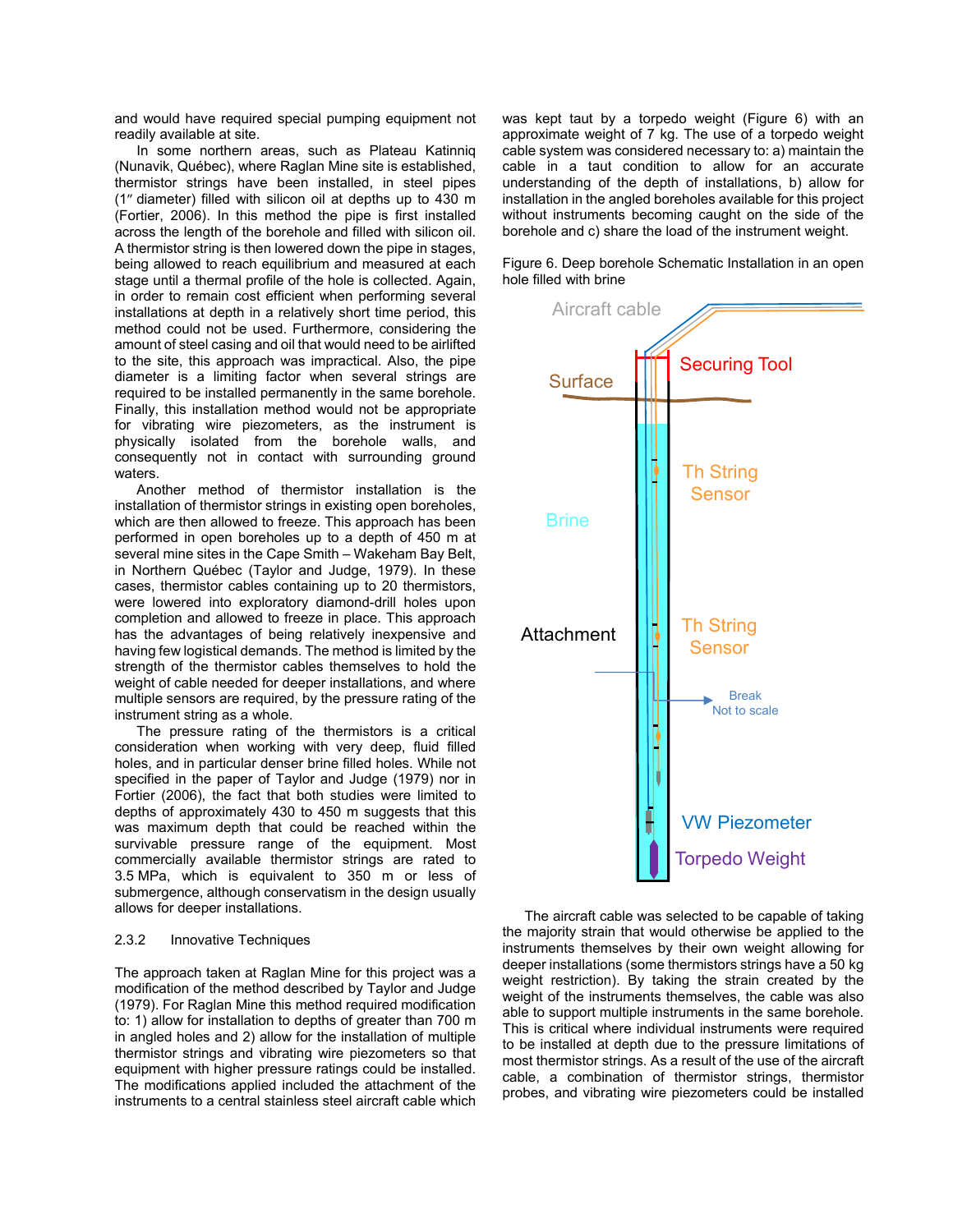over depth ranges from surface to greater than 700 m within the same, angled borehole.

Finally, unlike the method of Taylor and Judge (1979), which assumed the thermistors would freeze in place because the boreholes used were entirely within permafrost, this project faced the additional concern that where the boreholes pass through the base of the permafrost, there could be fluid movement within the hole creating a circulating thermal system. The opportunity to conduct packer testing below the permafrost allowed for confirmation of whether potential fluid movement was a concern.

Photos from a typical deep borehole installation are shown in Figure 7 while a brief methodology is provided below.



Figure 7. Instrumentation in Deep Boreholes: a. Air craft cable spool, b. Instrumentation cables at collar with securing tool, c. Thermistor String Sensor, d. Vibrating Wire Piezometer

Prior to installation, instruments were checked to ensure proper function and boreholes assessed for any potential blockages. In order to handle the various instrument spools at the surface, metal stands were used.

The aircraft cable was attached to the bottom of the wireline and run through the rig hoist. Different techniques, such as mechanical attachments, were used to secure the instruments to the aircraft cable, as they were lowered down the hole to their specific depth. Tapes were also used to ensure smoothness of the attachment points. Once the instruments were lowered to the required depths, they were finally secured to the top of the casing using a specially design tool (see Figures 6 and 7). On surface, instrument cables were protected against severe weather and wildlife using protective conduits and metal cabinets facilitating the data acquisition.

#### 3 FINDINGS

Due to geographical location, and distinction in deposit geology, MP Donaldson and MP 14 were characterized separately.

3.1 Joint orientation, Intact Strength and Rock Mass Classification

To maximize the statistical analysis of the geomechanical data, it was decided to group the results per domain, as follows:

- Domain 1, MP Donaldson South, for the most part made of inclined tabular lenses;
- Domain 2, MP Donaldson North, for the most part formed by various bulk zones; and
- Domain 3, MP 14, for the most part, comprised of inclined tabular ore lenses.

Figure 8 shows a typical pole plot obtained from acoustic televiewer surveys (Semm Logging, 2015). In this case, the ore zone (OZ) of Domain 1, encountered at a depth of 15 to 370 m deep, is shown. It indicates that four main joint sets were encountered:

- Set 1, foliation set dipping at 49° to the north east following the main trend and dip of the ore body, is indicating a sub-parallel dipping set to the plunge and strike of the ore zone.
- Set 2, north-south set, dipping at 55° to the west,
- Set 3, sub-horizontal set, dipping to the south at 39° and almost a conjugate to Set 1.
- Set 4, north-south set, dipping at 57° to the east, and a conjugate to Set 2.



Televiewer, OPY (10c), Limits: 1-3%

Figure 8. Stereographic Projection, OZ (10c), Domain 1

Locally, some variations are observed from one domain (1 to 3) to the next, but overall, the joint sets presented in Figure 5 are representative of all ore zones of the deposit. As for the other mining zones, the jointing appears to be similar to the OZ in the hanging wall (HW) and less fractured in the footwall (FW), with a respective joint number or Jn (Barton et. al., 1974) of 12 and 6. Mining zones were defined according to the Glencore geologist's interpretation on a borehole basis.

The average rock mass ratings (Bieniawski, 1976, & 1989, Hoek and Brown, 1980) obtained from geomechanical core logging and televiewer surveys, are summarized per domain and mining zones in Table 1.

Overall, no significant variation of the rock mass properties have been observed across the deposit, with an average RMR'89 comprised between 70 and 75, which correspond to a `Good` quality rock mass.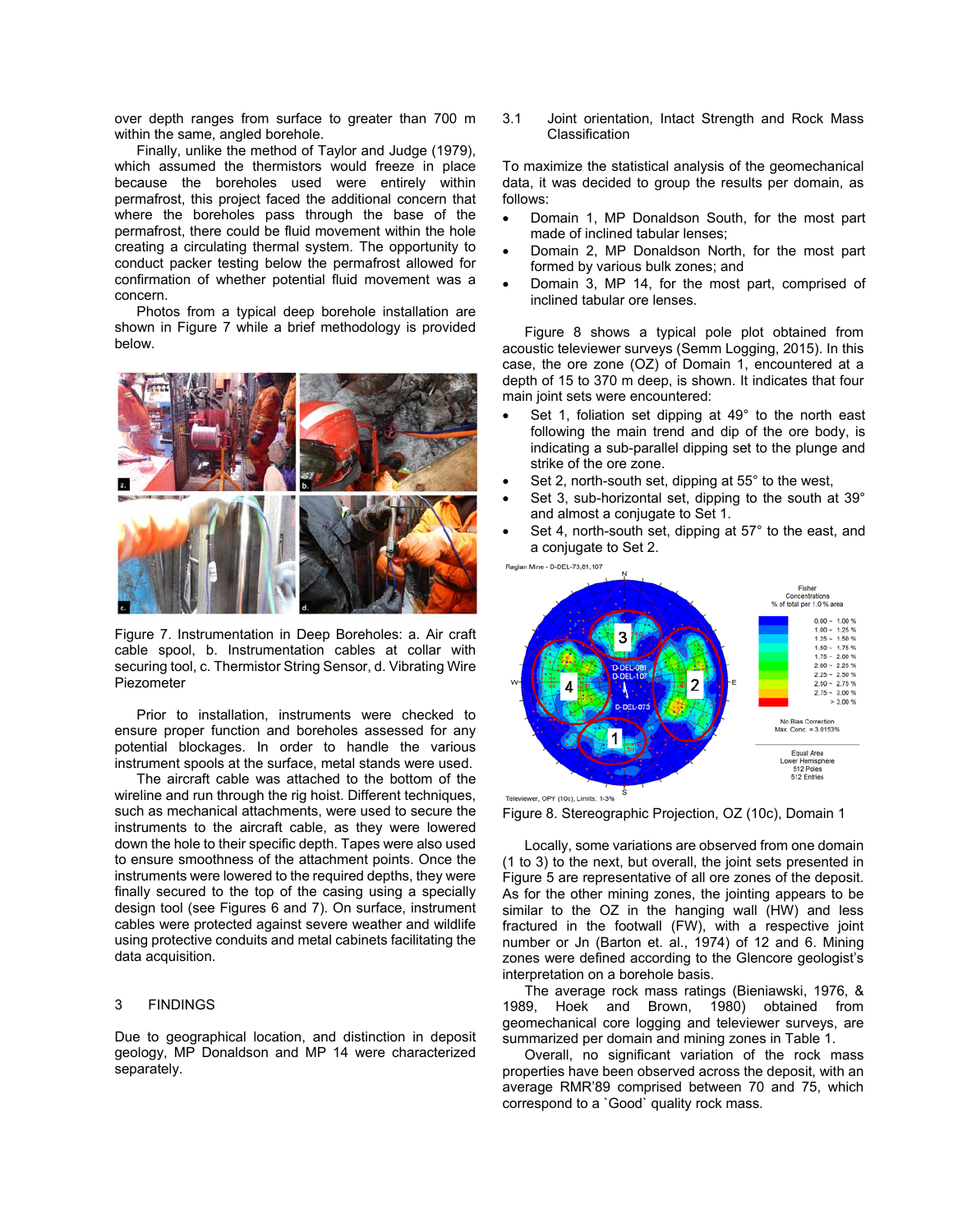Table 1. Summary of Average Rock mass ratings

| Domain<br># | Zone | σ.    | <b>RMR'76</b><br>(%) | <b>RMR'89</b><br>(%) | <b>GSI</b><br>(%) |
|-------------|------|-------|----------------------|----------------------|-------------------|
| 1           | НW   | 17.50 | 69                   | 75                   | 70                |
|             | OZ   | 15.27 | 68                   | 74                   | 69                |
|             | FW   | 13.24 | 66                   | 72                   | 67                |
| 2           | HW   | 12.87 | 67                   | 72                   | 67                |
|             | OZ   | 15.08 | 68                   | 78                   | 73                |
|             | FW   | 15.00 | 67                   | 75                   | 70                |
| 3           | НW   | 15.26 | 68                   | 72                   | 67                |
|             | OZ   | 17.95 | 69                   | 73                   | 68                |
|             | FW   | 22.00 | 70                   | 70                   | 65                |

The mean values of the laboratory tests performed are summarized in Table 2. Again, for all domain and mining zones tested, the rock appeared to be very strong, with an average UCS comprised between 200 and 261 MPa, with the exception of the ore zone of MP 14 (355 MPa), that was extremely strong (ISRM, 1978).

| Domain | Zone | UCS   | ВT    | E     | Ω    | Density              |
|--------|------|-------|-------|-------|------|----------------------|
| #      |      | (MPa) | (MPa) | (GPa) |      | (kg/m <sup>3</sup> ) |
|        | НW   | 227   | 18    | 68.9  | 0.33 | 2926                 |
| 1      | OZ   | 209   | 16    | 67.1  | 0.30 | 2888                 |
|        | FW   | 233   | 19    | 64.4  | 0.34 | 2879                 |
|        | НW   | 200   | 14    | 71.8  | 0.32 | 2858                 |
| 2      | OZ   | 217   | 17    | 57.8  | 0.27 | 3055                 |
|        | FW   | 198   | 15    | 63.8  | 0.37 | 2957                 |
|        | НW   | 261   | 19    | 83.7  | 0.27 | 2886                 |
| 3      | OZ   | 355   | 19    | 74.6  | 0.31 | 3106                 |
|        | FW   | 195   | 19    | 85.9  | 0.26 | 2972                 |

Table 2. Summary of Average Intact Rock Strength

#### 3.2 Potential taliks and base of the permafrost

A graph of the combined thermistor results is provided in Figure 9. Also shown, are some additional temperature data collected by Université Laval in 718-1797, situated about 3 km west of MP 14, using the methodology described earlier in this paper (Fortier, 2006). For reference, the location of boreholes is shown in Figure 3. Table 3 includes a summary of the borehole details.

Table 3. Summary of borehole details with thermistor installations (see Figure 3 for BH location)

| Borehole ID<br>$#^1$ | Surface elevation<br>(masl) | Dip<br>(°) | Total length<br>(m) |
|----------------------|-----------------------------|------------|---------------------|
| D-DEL-070            | 571                         | -84        | 306                 |
| D-DEL-073            | 570                         | -77        | 81                  |
| D-DEL-086            | 568                         | $-72$      | 417                 |
| D-DEL-127            | 572                         | -84        | 252                 |
| 718-3293             | 646                         | -83        | 750                 |
| 718-3298             | 646                         | -83        | 753                 |
| 718-3299             | 647                         | -84        | 756                 |
| 718-1797             | 614                         | $-75$      | 545                 |

1 D is for Donaldson, DEL for Delineation, 718 series is for MP14

With the exception of the results from borehole D-DEL-086, all the boreholes show consistent temperature trends with depth, in that from surface down, all the temperatures reduce to a minimum at depths of about 60 m to 100 m before slowly increasing again.

In the measurements from the deeper instruments, the results show a small increment of approximately 1.2 degrees per 100 m from 100 to 700 m below ground surface. There is, however, some local variation in the temperature profile that is possibly related to the presence of differing geology. In particular, it appears that the presence of argillite in the bedrock can act as an insulator and locally deflect the temperature curve.

In the deepest borehole equipped with thermistors, 718-3299 (MP 14), the base of the permafrost is located approximately 685 m below ground level based on the available measurements and assuming the groundwater does not contain sufficient salt to shift the freezing point below 0 degrees.

The results from D-DEL-086 appear to be an exception to the general trend described above. The temperatures in this hole are several degrees Celsius higher than the other boreholes. While the measurements of temperature remain below 0 indicating permafrost, the relatively high temperatures suggest the presence of a nearby talik (not a through talik) either now or in the recent geologic past.

The above average temperatures observed in borehole D-DEL-086 are possibly influenced by the presence of a nearby lake.

Ongoing pressure readings from the vibrating piezometers indicate that equilibrium conditions have not been reached at the time of writing of this paper. Additional readings are being taken about twice a year to monitor *in situ* conditions.

#### 3.3 In situ Hydraulic Conductivity of Bedrock within or below Permafrost

In situ hydraulic conductivity measurements were made within or below the permafrost at three boreholes using the packer test methodology described earlier. Two packer tests were performed at each of the three boreholes tested. The results of are summarized in Table 4.

#### Table 4. Summary of Packer Test results

| BH-Testing Interval (m)                                | Rock Type (1)                                   | $k$ (m/s)                                                                                                                                             |
|--------------------------------------------------------|-------------------------------------------------|-------------------------------------------------------------------------------------------------------------------------------------------------------|
| D-Del-127 (66-306m)                                    | 4a, 10d, 10b, 4f                                | $1.8x10^{-10}$                                                                                                                                        |
| D-Del-127 (111-306m)                                   | 4a, 10d, 10b, 4f                                | $7.0x10^{-11}$                                                                                                                                        |
| 718-3293 (631-750m)                                    | 10d, 9a                                         | $6.3x10^{-9}$                                                                                                                                         |
| 718-3293 (400-750m)                                    | 6а                                              | $4.5x10^{-10}$                                                                                                                                        |
| 718-3298 (628-753m)                                    | 10d                                             | $2.4x10^{-9}$                                                                                                                                         |
| 718-3298 (400-753m)                                    | 6e, 6a                                          | $4.3x10^{-10}$                                                                                                                                        |
| (4), 4 = , A = = 11114 = - - 4 f = 1 = = = - f = 1 = 1 | $\Omega$ and $\Omega$ and $\Omega$ and $\Omega$ | $\bigcap_{n=1}^{\infty}$ $\bigcup_{n=1}^{\infty}$ $\bigcap_{n=1}^{\infty}$ $\bigcap_{n=1}^{\infty}$ $\bigcap_{n=1}^{\infty}$ $\bigcap_{n=1}^{\infty}$ |

(1): 4a:Argillite, 4f:Hornfeld Sediments, 6a:Massive Flow, 6e:Agglomerate Breccia, 9a:Normal Gabbro, 10b:Peridotite, 10c:Olivine Pyroxynite, 10d:Pyroxynite

The results indicate that the measured hydraulic conductivities (k), when averaged out over the length of the packer test interval, are very low, which is consistent with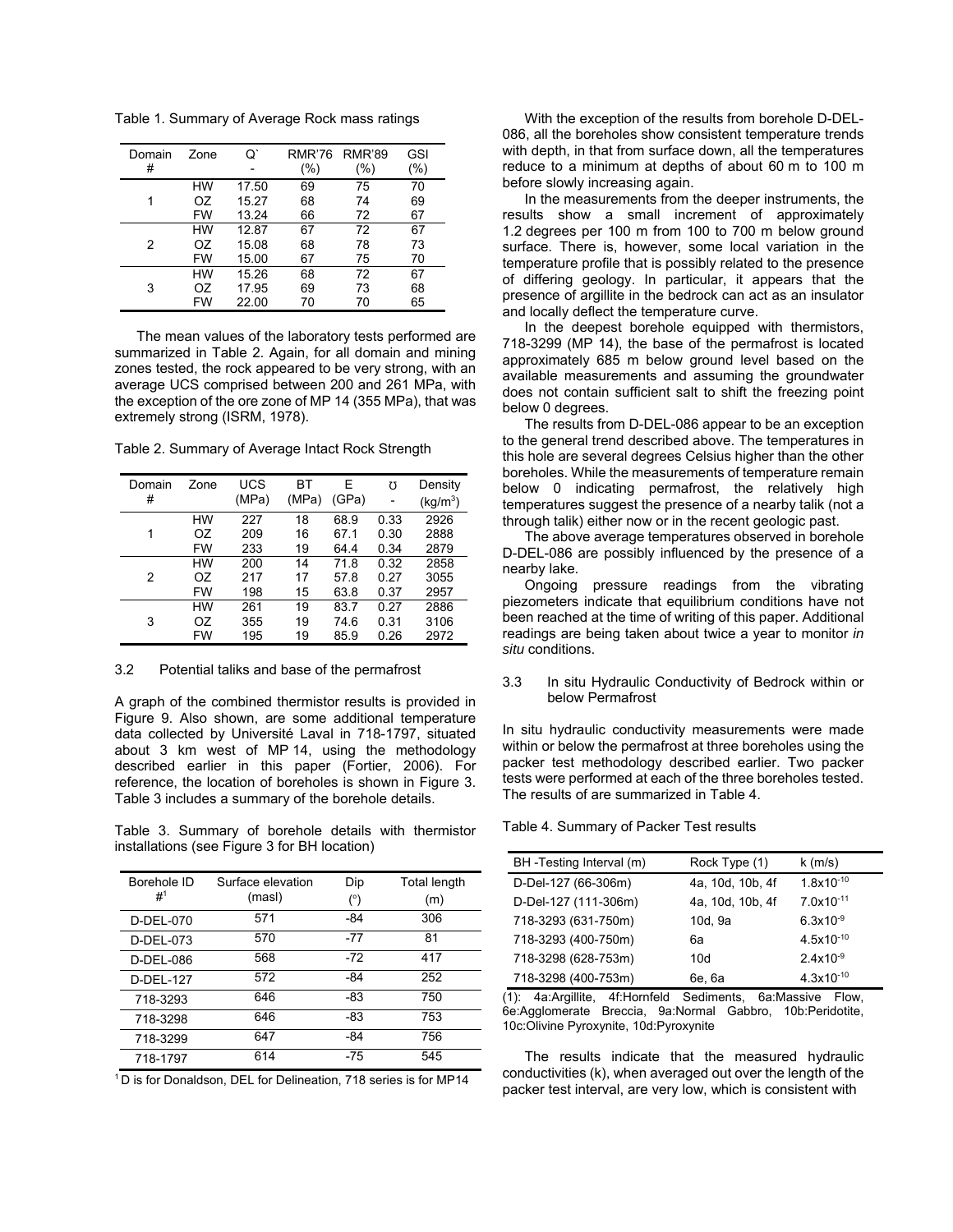

Figure 9. 2015 Site Temperature Data versus Depth (Temperatures measurements taken between three days to two months of installation)

the expected hydraulic conductivity results in deep bedrock or permafrost.

The tests in D-DEL-127 were conducted entirely within the permafrost zone, but adjacent to a borehole (D-DEL-070) which had collapsed at a potential fault zone.

The collapse of material at this fault zone was thought to indicate potential for brine fluid within a fracture, but the very low hydraulic conductivity of the rock suggests that either this fault was not intercepted by D-DEL-127 (within the permafrost) or that the fault is frozen and not fluid bearing.

The packer tests in 718-3293 and 718-3298 were conducted to investigate the hydraulic conductivity of the bedrock at the transition zone and/or below the permafrost. The concern here was that freeze-thaw cycles created by the upwards and downwards migration of the permafrost base may have fractured the bedrock resulting in a zone of higher than expected hydraulic conductivities.

The results of these tests indicated that the hydraulic conductivities in the deeper test intervals were slightly higher than in the shallower test intervals that encompassed more of the permafrost zone. This suggests that the hydraulic conductivity of the lower part of the holes was higher than in the upper part of the hole, suggesting the hydraulic conductivity increases where the borehole extends into unfrozen rock below the base of the permafrost.

At this depth, the thermal profiles suggest that only the lower approximately 50 m of the two deep holes penetrate below the permafrost. If it is assumed that all the transmissivity of the bedrock occurs only in this interval, the estimated hydraulic conductivity of the unfrozen portion of rock can be estimated by prorating the results from the packer test interval to a 50 m interval. Applying this method to the deepest packer tests from each borehole, the estimated hydraulic conductivity of the upper 50 m of unfrozen bedrock beneath the permafrost is 9.5x10<sup>-9</sup> m/s. This is again a relatively low permeability and agrees well with the typical decrease with depth in non-permafrost zones and the "Good" rock mass quality.

## 4 CONCLUSIONS

The results of the 2015 site investigation programs were able to meet the objectives of both Mining Projects at MP Donaldson, locating a potential lake talik (not a through talik) near D-DEL-086 and assessing hydraulic conductivities within the permafrost near a potential fault zone (D-DEL-127) and; at MP 14, identifying the base of the permafrost  $(≈ 685 mbg$  assuming low solute concentrations in groundwater), as well as assessing the hydraulic conductivity of the rock mass at the transition zone.

Based on the packer testing conducted at MP 14, the estimated hydraulic conductivity of the unfrozen bedrock beneath the permafrost is  $9.5 \times 10^{-9}$  m/s. These results are similar to slightly higher than hydraulic conductivities